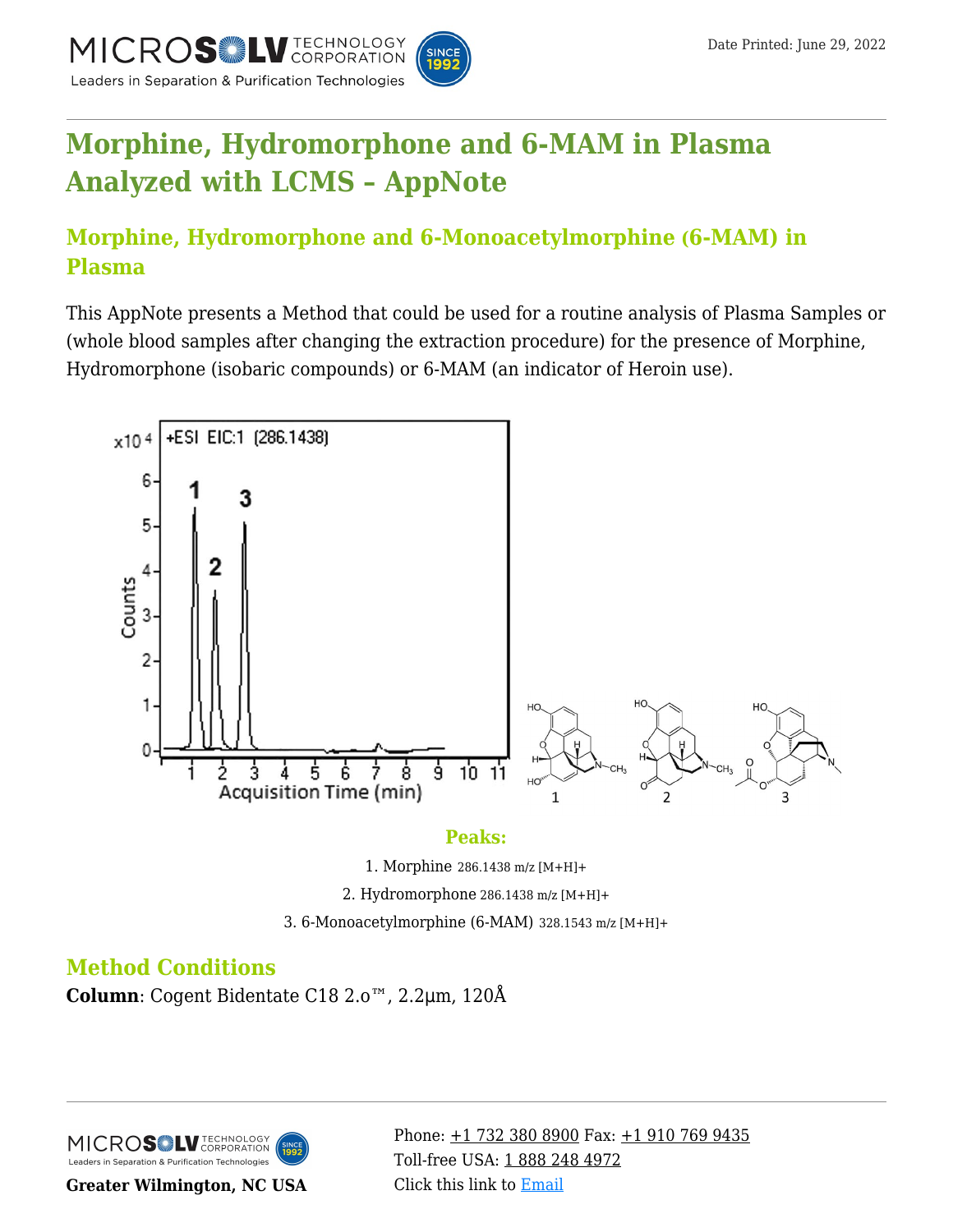



**Catalog No.**: [40218-05P-2](https://www.mtc-usa.com/product-details/id/4115510)

**Dimensions**: 2.1 x 50mm

#### **Mobile Phase**:

A: DI Water  $/$  0.1% Formic Acid  $(v/v)$ 

B:  $50:50$  Acetonitrile / Methanol /  $0.1\%$  Formic Acid (v/v)

### **Gradient**:

| Time<br>(minutes) | %B |
|-------------------|----|
| $\overline{0}$    | 5  |
| 4                 | 50 |
| 5                 | 90 |
| 6                 | 90 |
| 7                 | 5  |

**Post Time**: 3 minutes

**Injection vol.**: 1μL

**Flow rate**: 0.4mL / minute

**Detection**: ESI – POS – Agilent 6210 MSD TOF Mass Spectrometer

**Sample Preparation**: To a spiked Plasma Sample (1mL), 1mL of an Ammonia solution (0.1% v/v) was added and vortex-mixed for 30 seconds to alkalize the Plasma. Then, the alkalized Plasma Sample was extracted with two 4mL Ethyl Acetate aliquots by vortex for 5 minutes, and centrifuged at 4000 rpm for 8 minutes at room temperature. The supernatant was separated and evaporated to dryness under a gentle stream of Nitrogen. The residue was reconstituted with 200µL Mobile Phase, and a 1µL aliquot of the reconstituted solution was injected into the LC– ESI-MS for analysis.

*Note: Morphine is used as an analgesic drug in the treatment of the severe pain. Hydromorphone, a semisynthetic derivative of Morphine is used in cases of Morphine-resistant Cancer-related pain and 6- Monoacetylmorphine (6-MAM) is a specific indicator for Heroin use. All three drugs remain the selected substances in monitoring of drug abuse and addiction. Heroin use remains a serious public health issue which*

MICROS LU TECHNOLOGY Leaders in Separation & Purification Technologies

**Greater Wilmington, NC USA**

Phone:  $\pm$ 1 732 380 8900 Fax:  $\pm$ 1 910 769 9435 Toll-free USA: [1 888 248 4972](#page--1-0) Click this link to [Email](https://www.mtc-usa.com/contact)